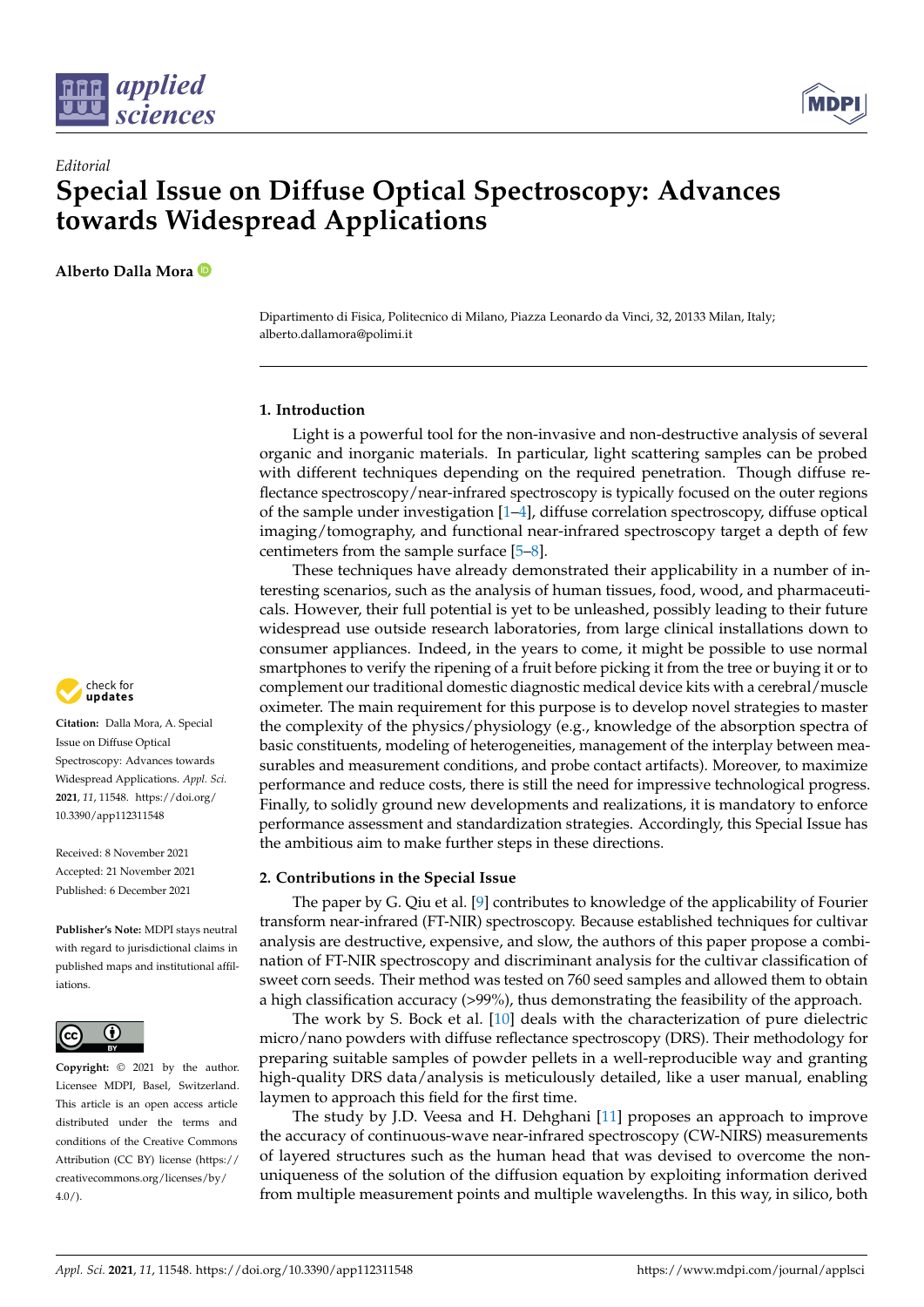the tissue oxygenation index and the top layer thickness were recovered with an error of ≤4.4% in bilayer structures. An in vivo feasibility test was also reported and complemented the work.

In the same field, G. Maira et al. [\[12\]](#page-2-7) reported the design, characterization, and validation of the tissue-mimicking phantom of a CW-NIRS device for brain functional imaging. Their prototype consisted of 12 dual-wavelength laser sources and 13 silicon photomultiplier (SiPM) detectors arranged inside an  $8 \times 8$  cm<sup>2</sup> area. The main advantage of their architecture is the absence of optical fibers (which are typical sources of losses and artefacts) and the use of SiPMs (offering high signal-to-noise ratios).

In the field of diffuse correlation spectroscopy (DCS), K. Vishwanath and S. Zanfardino [\[13\]](#page-2-8) applied an established theoretical model to analyze unconventional short source–detector separation measurements, which are unavoidable when analyzing small samples (e.g., small animals) or in constrained scenarios (e.g., endoscopy). With both in silico and on tissue mimicking phantoms, the authors demonstrated that the model could work well not only at traditional source–detector distances but also down to 1.5 mm.

The paper by S. Vasudevan et al. [\[14\]](#page-2-9) presents a multimodal approach that combines few-wavelength frequency-domain (FD) NIRS and broadband CW-NIRS acquisitions. It is capable of drastically increasing the quantification accuracy of tumor-like perturbations in diffuse optical imaging scenarios down to a depth of 1 cm, mainly targeting breast cancer diagnosis.

In their work, E. Hernandez-Martin and J.L. Gonzalez-Mora [\[15\]](#page-2-10) propose the use of an analysis algorithm based on Bayesian filtering for the CW diffuse optical tomography (DOT) of the human brain. Their approach was shown to be more robust and reliable in the reduction of background physiological noise (due to, e.g., heart rate or ventilation) during in vivo measurements.

Y. Lai et al. [\[16\]](#page-2-11) present a functional near-infrared spectroscopy (fNIRS) study performed on 20 children with a commercially available CW device. Their goal was to quantify the effect on the updating function of the working memory of coordinative exercise interventions. The authors detected improved performance in the experimental group with respect to the control one in combination with evidence of a larger blood oxygenation increase during the task in the prefrontal area.

The paper by Ferocino et al. [\[17\]](#page-2-12) presents the development of a time-domain (TD) DOT simulation platform used to estimate the in silico performance of a hand-held probe also under development in their research group. They demonstrated a significant improvement in the quantification of the perturbation absorption coefficient  $\left($  <10% error) down to a depth of 2 cm.

The work by S. Konugolu Venkata Sekar et al. [\[18\]](#page-2-13) is a comprehensive review of the latest advances in the field of broadband TD diffuse optical spectroscopy (DOS), dealing with its history, physical concepts, key instruments in the world, main analysis methods, possible applications, standardization of performance assessment procedures, and future outlook for the field.

The work by A. Dalla Mora et al. [\[19\]](#page-2-14) overviews 15 years of research in the field of time-gated photon detection applied to TD-DOS. This paper covers its key physical concepts, main technologies for its implementation, most important open challenges, and possible applications.

## **3. Conclusions**

This Special Issue reports advances in different light-based investigation techniques applied to scattering media. The path towards the exploitation of the full potential of scattered light remains long, but ongoing research is progressively overcoming different bottlenecks to achieve the final goal of widespread adoption.